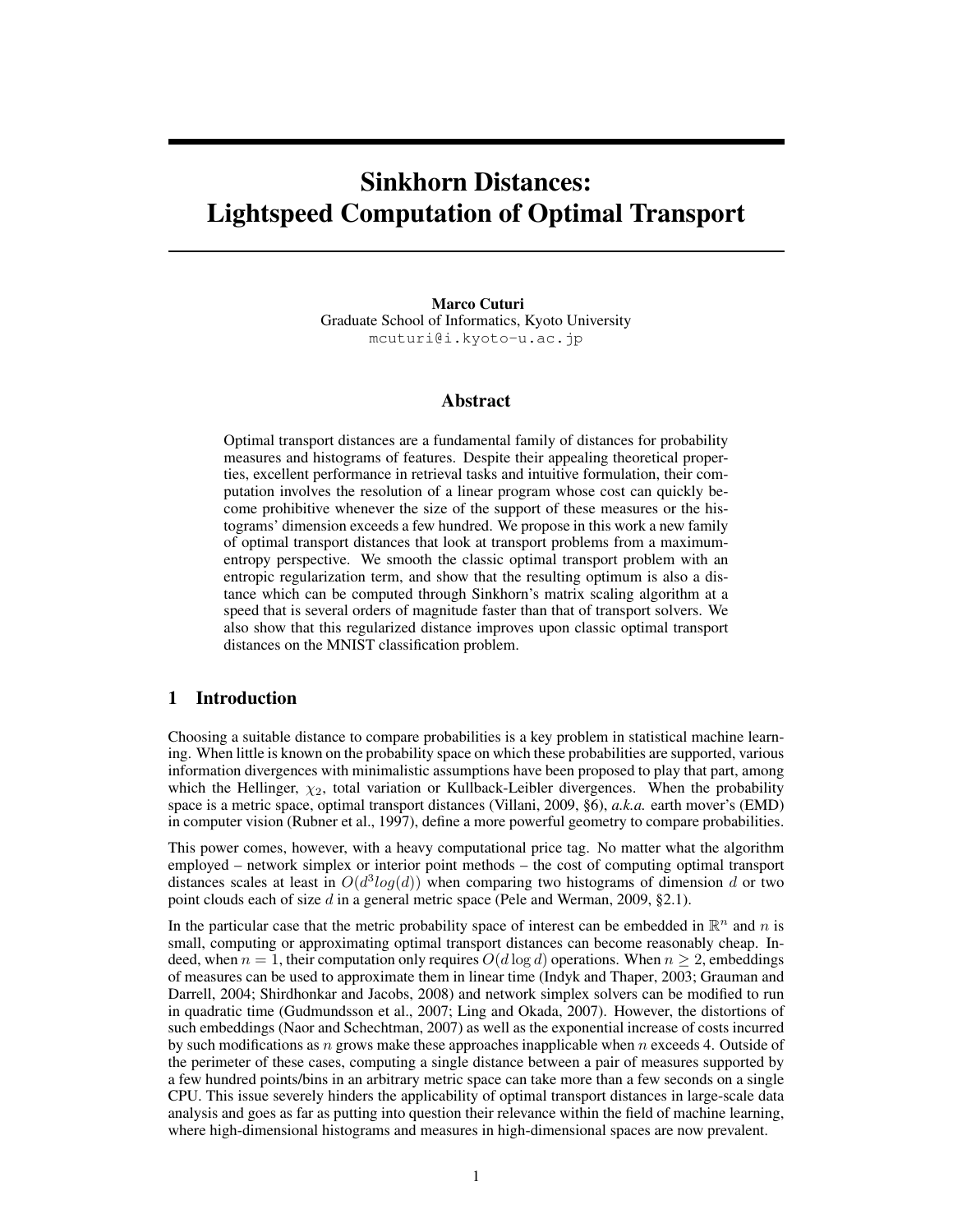We show in this paper that another strategy can be employed to speed-up optimal transport, and even potentially define a better distance in inference tasks. Our strategy is valid regardless of the metric characteristics of the original probability space. Rather than exploit properties of the metric probability space of interest (such as embeddability in a low-dimensional Euclidean space) we choose to focus directly on the original transport problem, and regularize it with an entropic term. We argue that this regularization is intuitive given the geometry of the optimal transport problem and has, in fact, been long known and favored in transport theory to predict traffic patterns (Wilson, 1969). From an optimization point of view, this regularization has multiple virtues, among which that of turning the transport problem into a strictly convex problem that can be solved with matrix scaling algorithms. Such algorithms include Sinkhorn's celebrated fixed point iteration (1967), which is known to have a linear convergence (Franklin and Lorenz, 1989; Knight, 2008). Unlike other iterative simplex-like methods that need to cycle through complex conditional statements, the execution of Sinkhorn's algorithm only relies on matrix-vector products. We propose a novel implementation of this algorithm that can compute *simultaneously* the distance of a single point to a family of points using matrix-matrix products, and which can therefore be implemented on GPGPU architectures. We show that, on the benchmark task of classifying MNIST digits, regularized distances perform better than standard optimal transport distances, and can be computed several orders of magnitude faster.

This paper is organized as follows: we provide reminders on optimal transport theory in Section 2, introduce Sinkhorn distances in Section 3 and provide algorithmic details in Section 4. We follow with an empirical study in Section 5 before concluding.

#### 2 Reminders on Optimal Transport

**Transport Polytope and Interpretation as a Set of Joint Probabilities** In what follows,  $\langle \cdot, \cdot \rangle$ stands for the Frobenius dot-product. For two probability vectors r and c in the simplex  $\Sigma_d := \{x \in$  $\mathbb{R}^d_+ : x^T \mathbf{1}_d = 1$ , where  $\mathbf{1}_d$  is the d dimensional vector of ones, we write  $U(r, c)$  for the transport polytope of r and c, namely the polyhedral set of  $d \times d$  matrices,

$$
U(r,c) := \{ P \in \mathbb{R}_+^{d \times d} \mid P \mathbf{1}_d = r, P^T \mathbf{1}_d = c \}.
$$

 $U(r, c)$  contains all nonnegative  $d \times d$  matrices with row and column sums r and c respectively.  $U(r, c)$  has a probabilistic interpretation: for X and Y two multinomial random variables taking values in  $\{1, \dots, d\}$ , each with distribution r and c respectively, the set  $U(r, c)$  contains all possible *joint probabilities* of  $(X, Y)$ . Indeed, any matrix  $P \in U(r, c)$  can be identified with a joint probability for  $(X, Y)$  such that  $p(X = i, Y = j) = p_{ij}$ . We define the entropy h and the Kullback-Leibler divergences of  $P, Q \in U(r, c)$  and a marginals  $r \in \Sigma_d$  as

$$
h(r) = -\sum_{i=1}^{d} r_i \log r_i, \quad h(P) = -\sum_{i,j=1}^{d} p_{ij} \log p_{ij}, \quad \mathbf{KL}(P||Q) = \sum_{ij} p_{ij} \log \frac{p_{ij}}{q_{ij}}.
$$

**Optimal Transport Distance Between** r and c Given a  $d \times d$  cost matrix M, the cost of mapping r to c using a transport matrix (or joint probability) P can be quantified as  $\langle P, M \rangle$ . The problem defined in Equation (1)

$$
d_M(r,c) := \min_{P \in U(r,c)} \langle P, M \rangle.
$$
 (1)

is called an *optimal transport (OT)* problem between r and c given cost M. An optimal table  $P^*$ for this problem can be obtained, among other approaches, with the network simplex (Ahuja et al., 1993, §9). The optimum of this problem,  $d_M(r, c)$ , is a distance between r and c (Villani, 2009,  $§6.1)$  whenever the matrix M is itself a metric matrix, namely whenever M belongs to the cone of distance matrices (Avis, 1980; Brickell et al., 2008):

$$
\mathcal{M} = \{ M \in \mathbb{R}_+^{d \times d} : \forall i, j \le d, m_{ij} = 0 \Leftrightarrow i = j, \forall i, j, k \le d, m_{ij} \le m_{ik} + m_{kj} \}.
$$

For a general matrix M, the worst case complexity of computing that optimum scales in  $O(d^3 \log d)$ for the best algorithms currently proposed, and turns out to be super-cubic in practice as well (Pele and Werman, 2009, §2.1).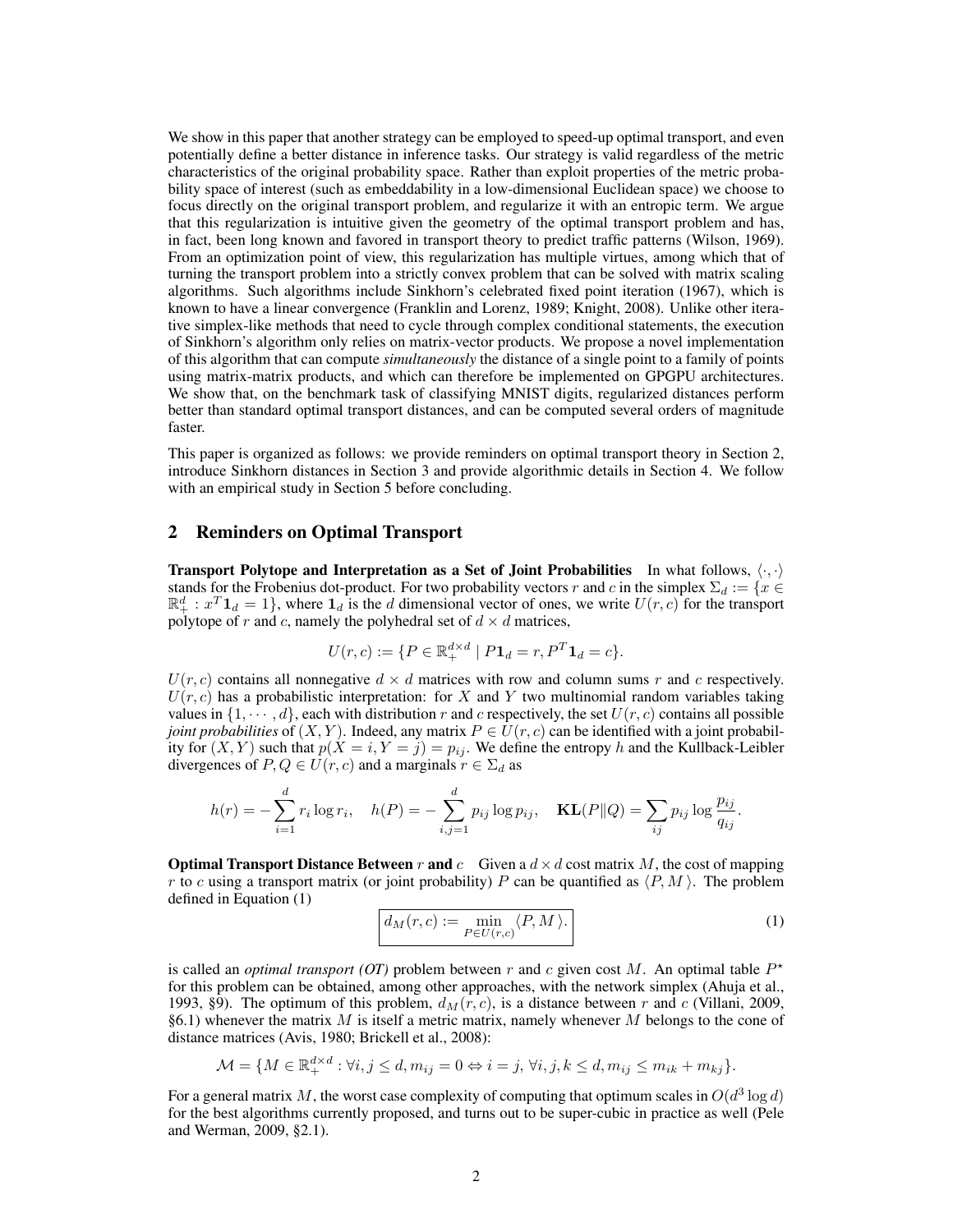# 3 Sinkhorn Distances: Optimal Transport with Entropic Constraints

Entropic Constraints on Joint Probabilities The following information theoretic inequality (Cover and Thomas, 1991, §2) for joint probabilities

$$
\forall r, c \in \Sigma_d, \forall P \in U(r, c), h(P) \leq h(r) + h(c),
$$

is tight, since the *independence table*  $rc^T$  (Good, 1963) has entropy  $h(rc^T) = h(r) + h(c)$ . By the concavity of entropy, we can introduce the convex set

$$
U_{\alpha}(r, c) := \{ P \in U(r, c) \mid \mathbf{KL}(P \| rc^T) \le \alpha \} = \{ P \in U(r, c) \mid h(P) \ge h(r) + h(c) - \alpha \} \subset U(r, c).
$$

These two definitions are indeed equivalent, since one can easily check that  $KL(P||rc^T) = h(r) +$  $h(c) - h(P)$ , a quantity which is also the mutual information  $I(X||Y)$  of two random variables  $(X, Y)$  should they follow the joint probability P (Cover and Thomas, 1991, §2). Hence, the set of tables P whose Kullback-Leibler divergence to  $rc<sup>T</sup>$  is constrained to lie below a certain threshold can be interpreted as the set of joint probabilities  $P$  in  $U(r, c)$  which have *sufficient entropy* with respect to  $h(r)$  and  $h(c)$ , or small enough *mutual information*. For reasons that will become clear in Section 4, we call the quantity below the Sinkhorn distance of  $r$  and  $c$ :

**Definition 1** (Sinkhorn Distance).  $d_{M,\alpha}(r,c) := \min_{P \in U_{\alpha}(r,c)} \langle P, M \rangle$ 

Why consider an entropic constraint in optimal transport? The first reason is computational, and is detailed in Section 4. The second reason is built upon the following intuition. As a classic result of linear optimization, the OT problem is always solved on a vertex of  $U(r, c)$ . Such a vertex is a sparse  $d \times d$  matrix with only up to  $2d - 1$  non-zero elements (Brualdi, 2006, §8.1.3). From a probabilistic perspective, such vertices are quasi-deterministic joint probabilities, since if  $p_{ij} > 0$ , then very few probabilities  $p_{ij}$  for  $j \neq j'$  will be non-zero in general. Rather than considering such outliers of  $U(r, c)$  as the basis of OT distances, we propose to restrict the search for low cost joint probabilities to tables with sufficient smoothness. Note that this is equivalent to considering the maximum-entropy principle (Jaynes, 1957; Darroch and Ratcliff, 1972) if we were to maximize entropy while keeping the transportation cost constrained.

Before proceeding to the description of the properties of Sinkhorn distances, we note that Ferradans et al. (2013) have recently explored similar ideas. They relax and penalize (through graph-based norms) the original transport problem to avoid undesirable properties exhibited by the original optima in the problem of color matching. Combined, their idea and ours suggest that many more smooth regularizers will be worth investigating to solve the the OT problem, driven by either or both computational and modeling motivations.

Metric Properties of Sinkhorn Distances When  $\alpha$  is large enough, the Sinkhorn distance coincides with the classic OT distance. When  $\alpha = 0$ , the Sinkhorn distance has a closed form and becomes a negative definite kernel if one assumes that  $M$  is itself a negative definite distance, or equivalently a Euclidean distance matrix<sup>1</sup>.

**Property 1.** *For*  $\alpha$  *large enough, the Sinkhorn distance*  $d_{M,\alpha}$  *is the transport distance*  $d_M$ .

*Proof.* Since for any  $P \in U(r, c)$ ,  $h(P)$  is lower bounded by  $\frac{1}{2}(h(r) + h(c))$ , we have that for  $\alpha$ large enough  $U_{\alpha}(r, c) = U(r, c)$  and thus both quantities coincide.

**Property 2** (Independence Kernel).  $d_{M,0} = r^T M c$ . If M is a Euclidean distance matrix,  $d_{M,0}$  is a negative definite kernel and  $e^{-td_{M,0}}$ , the independence kernel, is positive definite for all  $t > 0$ .

The proof is provided in the appendix. Beyond these two extreme cases, the main theorem of this section states that Sinkhorn distances are symmetric and satisfy triangle inequalities for all possible values of  $\alpha$ . Since for  $\alpha$  small enough  $d_{M,\alpha}(r,r) > 0$  for any r such that  $h(r) > 0$ , Sinkhorn distances cannot satisfy the *coincidence* axiom  $(d(x, y) = 0 \Leftrightarrow x = y$  holds for all x, y). However, multiplying  $d_{M,\alpha}$  by  $\mathbf{1}_{r\neq c}$  suffices to recover the coincidence property if needed.

**Theorem 1.** *For all*  $\alpha \geq 0$  *and*  $M \in \mathcal{M}$ ,  $d_{M,\alpha}$  *is symmetric and satisfies all triangle inequalities. The function*  $(r, c) \mapsto \mathbf{1}_{r \neq c} d_{M, \alpha}(r, c)$  *satisfies all three distance axioms.* 

 $1 \exists n, \exists \varphi_1, \cdots, \varphi_d \in \mathbb{R}^n$  such that  $m_{ij} = ||\varphi_i - \varphi_j||_2^2$ . Recall that, in that case, M raised to power t element-wise,  $[m_{ij}^t]$ ,  $0 < t < 1$  is also a Euclidean distance matrix (Berg et al., 1984, p.78, §3.2.10).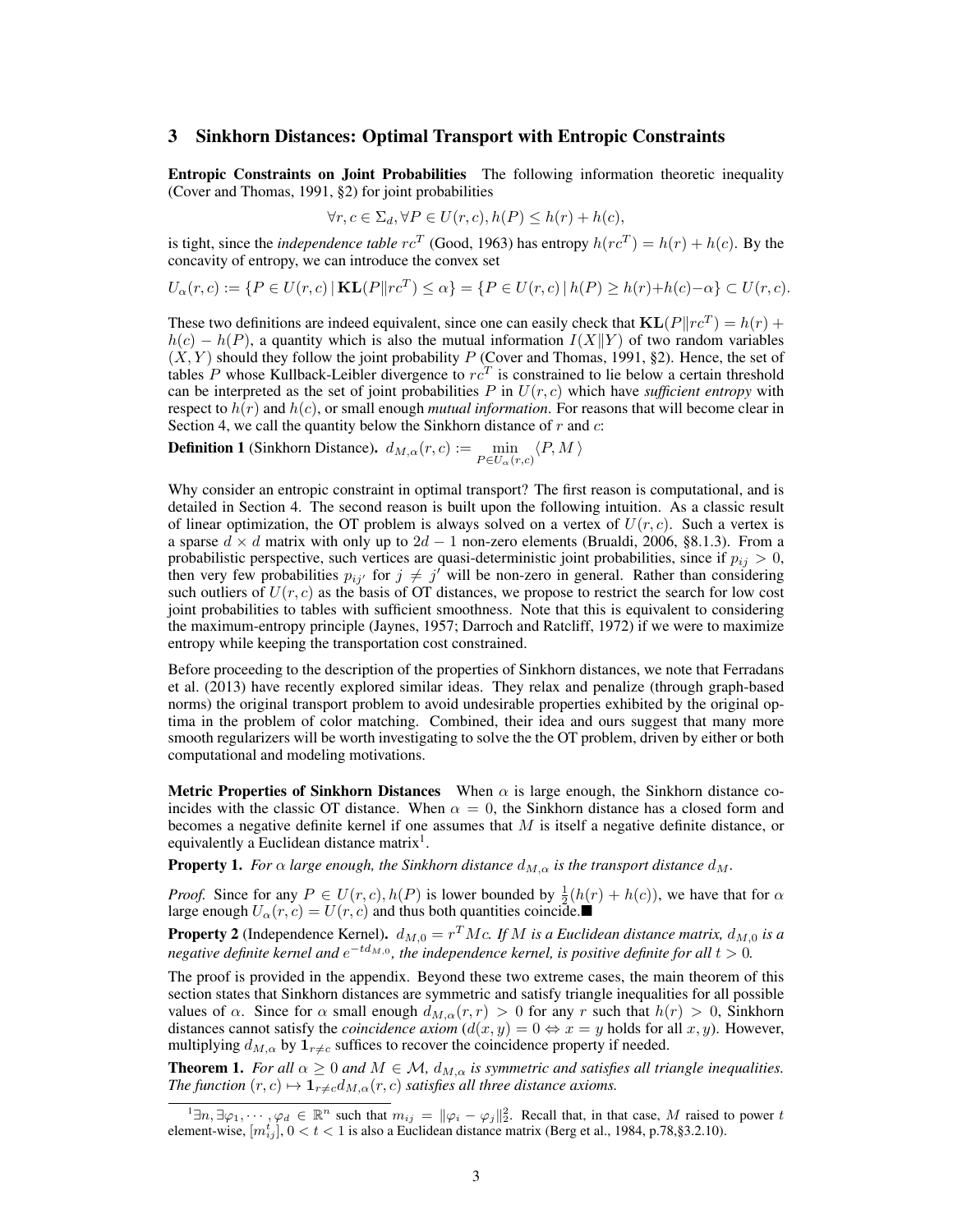

Figure 1: Transport polytope  $U(r, c)$  and Kullback-Leibler ball  $U_{\alpha}(r, c)$  of level  $\alpha$  centered around  $rc^T$ . This drawing implicitly assumes that the optimal transport  $\overrightarrow{P^*}$  is unique. The Sinkhorn distance  $d_{M,\alpha}(r, c)$  is equal to  $\langle P_\alpha, M \rangle$ , the minimum of the dot product with M on that ball. For  $\alpha$ large enough, both objectives coincide, as  $U_{\alpha}(r, c)$  gradually overlaps with  $U(r, c)$  in the vicinity of  $\mathbf{P}^*$ . The dual-sinkhorn distance  $d_M^{\lambda}(r, c)$ , the minimum of the transport problem regularized by minus the entropy divided by  $\lambda$ , reaches its minimum at a unique solution  $P^{\lambda}$ , forming a regularization path for varying  $\lambda$  from  $rc^T$  to  $P^*$ . For a given value of  $\alpha$ , and a pair  $(r, c)$  there exists  $\lambda \in [0,\infty]$  such that both  $d_M^{\lambda}(r,c)$  and  $d_{M,\alpha}(r,c)$  coincide.  $d_M^{\lambda}$  can be efficiently computed using Sinkhorn's fixed point iteration (1967). Although the convergence to  $P^*$  of this fixed point iteration is theoretically guaranteed as  $\lambda \to \infty$ , the procedure cannot work beyond a problem-dependent value  $\lambda_{\text{max}}$  beyond which some entries of  $e^{-\lambda M}$  are represented as zeroes in memory.

The gluing lemma (Villani, 2009, p.19) is key to proving that OT distances are indeed distances. We propose a variation of this lemma to prove our result:

**Lemma 1** (Gluing Lemma With Entropic Constraint). Let  $\alpha \geq 0$  and  $x, y, z \in \Sigma_d$ . Let  $P \in$  $U_{\alpha}(x,y)$  and  $Q \in U_{\alpha}(y,z)$ . Let S be the  $d \times d$  defined as  $s_{ik} := \sum_j \frac{p_{ij}q_{jk}}{y_j}$  $\frac{y}{y_j}$ . Then  $S \in U_\alpha(x,z)$ .

The proof is provided in the appendix. We can prove the triangle inequality for  $d_{M,\alpha}$  by using the same proof strategy than that used for classic transport distances:

*Proof of Theorem 1.* The symmetry of  $d_{M,\alpha}$  is a direct result of M's symmetry. Let  $x, y, z$  be three elements in  $\Sigma_d$ . Let  $P \in U_\alpha(x, y)$  and  $Q \in U_\alpha(y, z)$  be two optimal solutions for  $d_{M,\alpha}(x, y)$  and  $d_{M,\alpha}(y, z)$  respectively. Using the matrix S of  $U_{\alpha}(x, z)$  provided in Lemma 1, we proceed with the following chain of inequalities:

$$
d_{M,\alpha}(x,z) = \min_{P \in U_{\alpha}(x,z)} \langle P, M \rangle \leq \langle S, M \rangle = \sum_{ik} m_{ik} \sum_{j} \frac{p_{ij} q_{jk}}{y_j} \leq \sum_{ijk} (m_{ij} + m_{jk}) \frac{p_{ij} q_{jk}}{y_j}
$$
  

$$
= \sum_{ijk} m_{ij} \frac{p_{ij} q_{jk}}{y_j} + m_{jk} \frac{p_{ij} q_{jk}}{y_j} = \sum_{ij} m_{ij} p_{ij} \sum_{k} \frac{q_{jk}}{y_j} + \sum_{jk} m_{jk} q_{jk} \sum_{i} \frac{p_{ij}}{y_j}
$$
  

$$
= \sum_{ij} m_{ij} p_{ij} + \sum_{jk} m_{jk} q_{jk} = d_{M,\alpha}(x,y) + d_{M,\alpha}(y,z). \blacksquare
$$

#### 4 Computing Regularized Transport with Sinkhorn's Algorithm

We consider in this section a Lagrange multiplier for the entropy constraint of Sinkhorn distances:

For 
$$
\lambda > 0
$$
,  $d_M^{\lambda}(r, c) := \langle P^{\lambda}, M \rangle$ , where  $P^{\lambda} = \operatorname*{argmin}_{P \in U(r, c)} \langle P, M \rangle - \frac{1}{\lambda} h(P)$ . (2)

By duality theory we have that to each  $\alpha$  corresponds a  $\lambda \in [0,\infty]$  such that  $d_{M,\alpha}(r,c) = d_M^{\lambda}(r,c)$ holds for that pair  $(r, c)$ . We call  $d_M^{\lambda}$  the *dual-Sinkhorn divergence* and show that it can be computed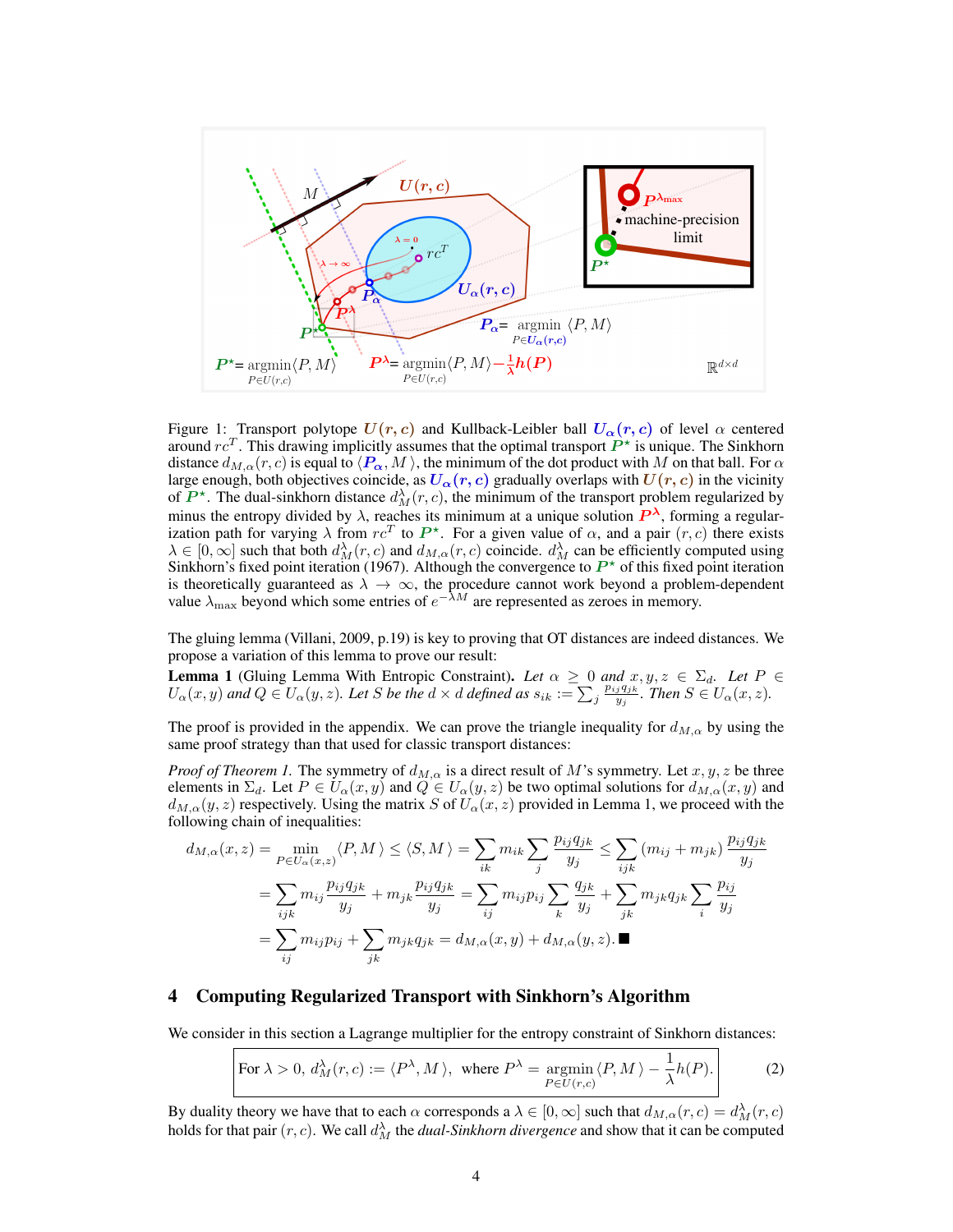for a much cheaper cost than the original distance  $d_M$ . Figure 1 summarizes the relationships between  $d_M$ ,  $d_{M,\alpha}$  and  $d_M^{\lambda}$ . Since the entropy of  $P^{\lambda}$  decreases monotonically with  $\lambda$ , computing  $d_{M,\alpha}$ can be carried out by computing  $d_M^{\lambda}$  with increasing values of  $\lambda$  until  $h(P^{\lambda})$  reaches  $h(r)+h(c)-\alpha$ . We do not consider this problem here and only use the dual-Sinkhorn divergence in our experiments.

Computing  $d_M^{\lambda}$  with Matrix Scaling Algorithms Adding an entropy regularization to the optimal transport problem enforces a simple structure on the optimal regularized transport  $P^{\lambda}$ :

**Lemma 2.** For  $\lambda > 0$ , the solution  $P^{\lambda}$  is unique and has the form  $P^{\lambda} = \text{diag}(u)K \text{diag}(v)$ , *where* u *and* v *are two non-negative vectors of* R <sup>d</sup> *uniquely defined up to a multiplicative factor and*  $K := e^{-\lambda M}$  is the element-wise exponential of  $-\lambda M$ .

*Proof.* The existence and unicity of  $P^{\lambda}$  follows from the boundedness of  $U(r, c)$  and the strict convexity of minus the entropy. The fact that  $P^{\lambda}$  can be written as a rescaled version of K is a well known fact in transport theory (Erlander and Stewart, 1990, §3.3): let  $\mathcal{L}(P,\alpha,\beta)$  be the Lagrangian of Equation (2) with dual variables  $\alpha, \beta \in \mathbb{R}^d$  for the two equality constraints in  $U(r, c)$ :

$$
\mathcal{L}(P,\alpha,\beta) = \sum_{ij} \frac{1}{\lambda} p_{ij} \log p_{ij} + p_{ij} m_{ij} + \alpha^T (P \mathbf{1}_d - r) + \beta^T (P^T \mathbf{1}_d - c).
$$

For any couple  $(i, j)$ ,  $(\partial \mathcal{L}/\partial p_{ij} = 0) \Rightarrow p_{ij} = e^{-1/2 - \lambda \alpha_i} e^{-\lambda m_{ij}} e^{-1/2 - \lambda \beta_j}$ . Since K is strictly positive, Sinkhorn's theorem (1967) states that there exists a *unique matrix* of the form  $diag(u)K diag(v)$  that belongs to  $U(r, c)$ , where  $u, v \ge 0_d$ .  $P^{\lambda}$  is thus necessarily that matrix, and can be computed with Sinkhorn's fixed point iteration  $(u, v) \leftarrow (r./Kv, c./K'u)$ .

Given  $K$  and marginals  $r$  and  $c$ , one only needs to iterate Sinkhorn's update a sufficient number of times to converge to  $P^{\lambda}$ . One can show that these successive updates carry out iteratively the projection of K on  $U(r, c)$  in the Kullback-Leibler sense. This fixed point iteration can be written as a single update  $u \leftarrow r./K(c./K'u)$ . When  $r > 0_d$ ,  $diag(1./r)K$  can be stored in a  $d \times d$  matrix K to save one Schur vector product operation with the update  $u \leftarrow 1/(K(c)/K'u)$ . This can be easily ensured by selecting the positive indices of  $r$ , as seen in the first line of Algorithm 1.

**Algorithm 1** Computation of  $\mathbf{d} = [d_M^{\lambda}(r, c_1), \cdots, d_M^{\lambda}(r, c_N)]$ , using Matlab syntax.

**Input**  $M, \lambda, r, C := [c_1, \cdots, c_N].$  $I = (r > 0); r = r(I); M = M(I,:); K = \exp(-\lambda M)$  $u = \text{ones}(\text{length}(r), N)/\text{length}(r)$  $\tilde{K} =$  bsxfun(@rdivide,  $K, r)$  % equivalent to  $\tilde{K} =$   $\mathbf{diag}(1./r)K$ while  $u$  changes or any other relevant stopping criterion  $\bf{do}$  $u = 1./(K(C)/(K'u)))$ end while  $v = C_{\cdot}/(K'u)$  $\mathbf{d} = \text{sum}(u \cdot * ((K \cdot * M)v))$ 

Parallelism, Convergence and Stopping Criteria As can be seen right above, Sinkhorn's algorithm can be vectorized and generalized to N target histograms  $c_1, \dots, c_N$ . When  $N = 1$  and C is a vector in Algorithm 1, we recover the simple iteration mentioned in the proof of Lemma 2. When  $N > 1$ , the computations for N target histograms can be simultaneously carried out by updating a single matrix of scaling factors  $u \in \mathbb{R}_+^{d \times N}$  instead of updating a scaling vector  $u \in \mathbb{R}_+^d$ . This important observation makes the execution of Algorithm 1 particularly suited to GPGPU platforms. Despite ongoing research in that field (Bieling et al., 2010) such speed ups have not been yet achieved on complex iterative procedures such as the network simplex. Using Hilbert's projective metric, Franklin and Lorenz (1989) prove that the convergence of the scaling factor  $u$  (as well as  $v$ ) is linear, with a rate bounded above by  $\kappa(K)^2$ , where

$$
\kappa(K) = \frac{\sqrt{\theta(K)}-1}{\sqrt{\theta(K)}+1} < 1, \text{ and } \theta(K) = \max_{i,j,l,m} \frac{K_{il}K_{jm}}{K_{jl}K_{im}}
$$

.

The upper bound  $\kappa(K)$  tends to 1 as  $\lambda$  grows, and we do observe a slower convergence as  $P^{\lambda}$  gets closer to the optimal vertex  $P^*$  (or the optimal facet of  $U(r, c)$  if it is not unique). Different stopping criteria can be used for Algorithm 1. We consider two in this work, which we detail below.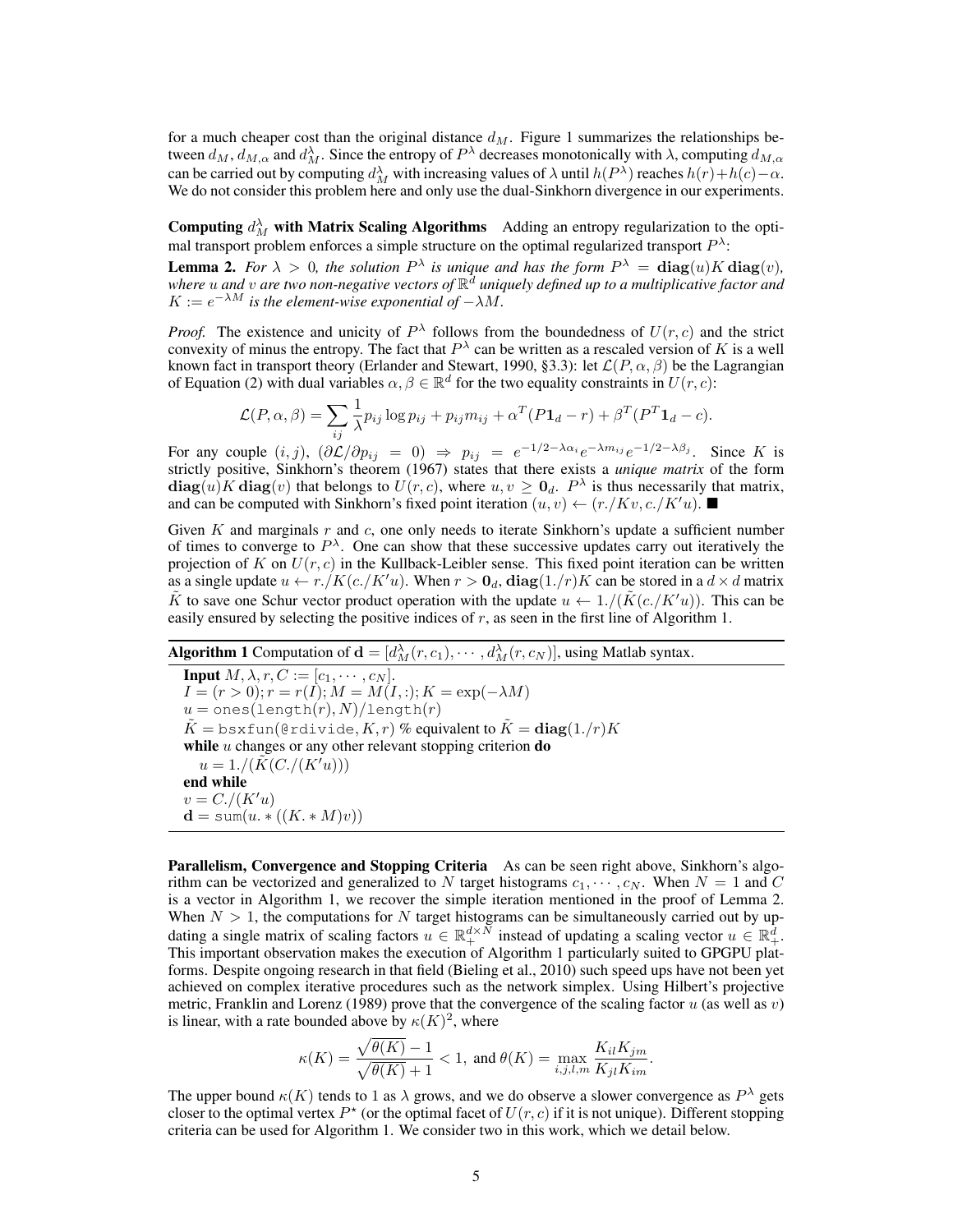# 5 Experimental Results

**MNIST Digits** We test the performance of dual-Sinkhorn divergences on the MNIST digits dataset. Each image is converted to a vector of intensities on the  $20 \times 20$ pixel grid, which are then normalized to sum to 1. We consider a subset of  $N \in$  $\{3, 5, 12, 17, 25\} \times 10^3$  points in the dataset. For each subset, we provide mean and standard deviation of classification error using a 4 fold (3 test, 1 train) cross validation (CV) scheme repeated 6 times, resulting in 24 different experiments. Given a distance d, we form the kernel  $e^{-d/t}$ , where  $t > 0$  is chosen by CV on each training fold within  $\{1, q_{10}(d), q_{20}(d), q_{50}(d)\},$ where  $q_s$  is the s% quantile of a subset of distances observed in that fold. We regularize non-positive definite kernel matrices resulting from this computation by adding a sufficiently large diagonal term. SVM's were run with Libsvm (one-vs-one) for multiclass classification. We select the regular-



Figure 2: Average test errors with shaded confidence intervals. Errors are computed using 1/4 of the dataset for train and 3/4 for test. Errors are averaged over 4 folds  $\times$  6 repeats = 24 experiments.

ization C in  $10^{-2,0,4}$  using 2 folds/2 repeats CV on the training fold. We consider the Hellinger,  $\chi_2$ , total variation and squared Euclidean (Gaussian kernel) distances. M is the 400  $\times$  400 matrix of Euclidean distances between the  $20 \times 20$  bins in the grid. We also tried Mahalanobis distances on this example using  $\exp(-tM.^2)$ ,  $t>0$  as well as its inverse, with varying values of t, but none of these results proved competitive. For the Independence kernel we considered  $[m_{ij}^a]$  where  $a \in \{0.01, 0.1, 1\}$  is chosen by CV on each training fold. We select  $\lambda$  in  $\{5, 7, 9, 11\} \times 1/q_{50}(M)$ where  $q_{50}(M(\cdot))$  is the median distance between pixels. We set the number of fixed-point iterations to an arbitrary number of 20 iterations. In most (though not all) folds, the value  $\lambda = 9$  comes up as the best setting. The dual-Sinkhorn divergence beats by a safe margin all other distances, including the classic optimal transport distance, here labeled as EMD.

#### Does the Dual-Sinkhorn Divergence Con-

verge to the EMD? We study the convergence of the dual-Sinkhorn divergence towards classic optimal transport distances as  $\lambda$  grows. Because of the regularization in Equation (2),  $d_M^{\lambda}(r, c)$  is necessarily larger than  $d_M(r, c)$ , and we expect this gap to decrease as  $\lambda$  increases. Figure 3 illustrates this by plotting the boxplot of the distributions of  $\left(\frac{d_M^{\lambda}(r,c)}{d_M(r,c)}\right) / d_M(r,c)$ over  $40^2$  pairs of images from the MNIST database.  $d_M^{\lambda}$  typically approximates the EMD with a high accuracy when  $\lambda$  exceeds 50 (median relative gap of 3.4% and 1.2% for 50 and 100 respectively). For this experiment as well as *all the other experiments below*, we compute a vector of N divergences d at each iteration, and stop when *none* of the N values of d varies more in absolute value than a 1/100th of a percent *i.e.* we stop when  $\|\mathbf{d}_{\mathbf{t}}.\mathbf{/d}_{t-1} - 1\|_{\infty} < 1e - 4.$ 



Figure 3: Decrease of the gap between the dual-Sinkhorn divergence and the EMD as a function of  $\lambda$  on a subset of the MNIST dataset.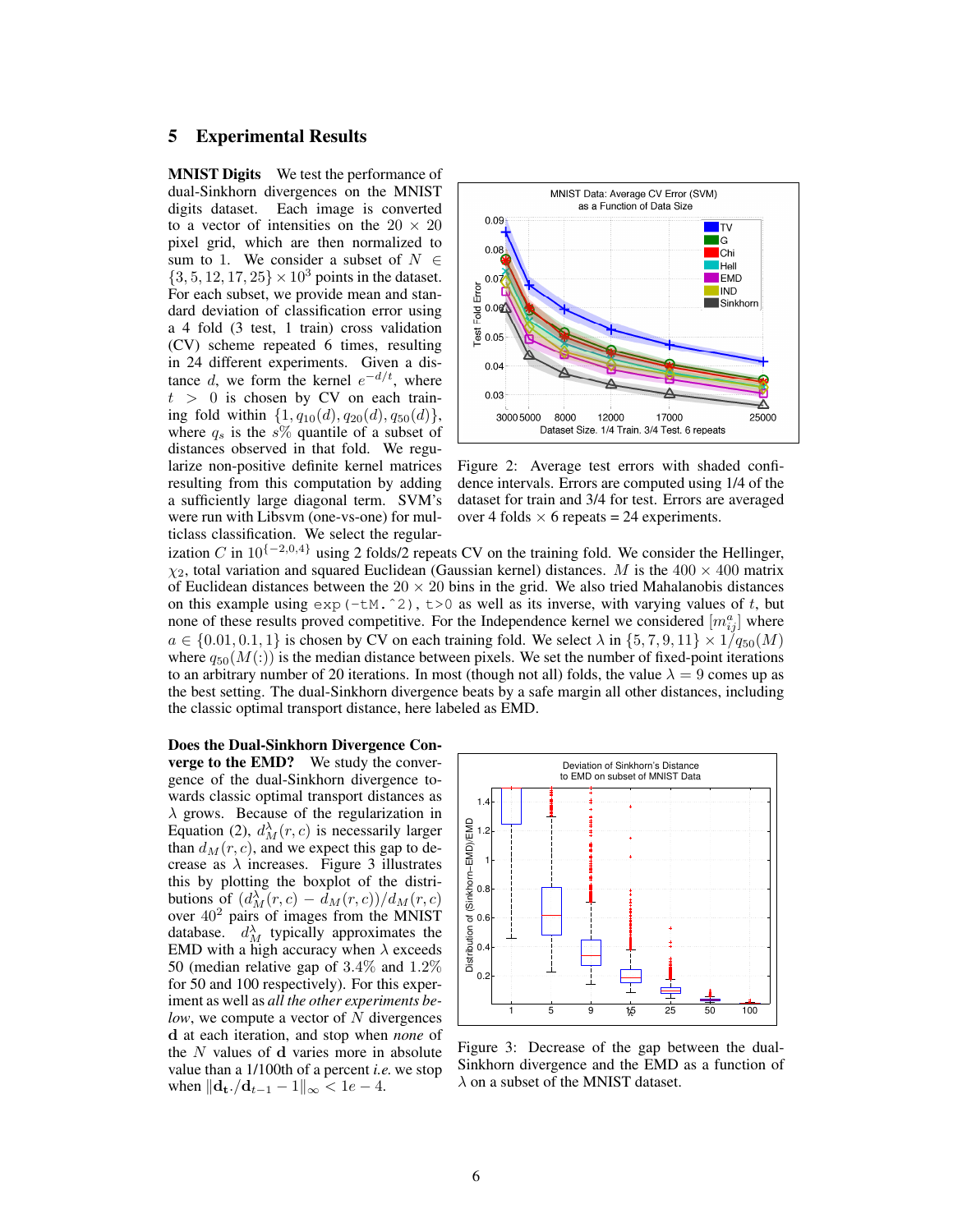Several Orders of Magnitude Faster We measure the computational speed of classic optimal transport distances vs. that of dual-Sinkhorn divergences using Rubner et al.'s (1997) and Pele and Werman's (2009) publicly available implementations. We pick a random distance matrix  $M$  by generating a random graph of d vertices with edge presence probability 1/2 and edge weights uniformly distributed between  $0$  and  $1$ .  $M$  is the allpairs shortest-path matrix obtained from this connectivity matrix using the Floyd-Warshall algorithm (Ahuja et al., 1993, §5.6). Using this procedure,  $M$  is likely to be an extreme ray of the cone  $\mathcal M$  (Avis, 1980, p.138). The elements of  $M$  are then normalized to have unit median. We implemented Algorithm 1 in matlab, and use emd\_mex and emd\_hat\_gd\_metric mex/C files. The EMD distances and Sinkhorn CPU are run on a single core (2.66 Ghz Xeon). Sinkhorn GPU is run on a NVidia Quadro K5000 card. We consider  $\lambda$  in  $\{1, 10, 50\}$ .  $\lambda = 1$  results in a relatively dense matrix  $K$ , with results



Figure 4: Average computational time required to compute a distance between two histograms sampled uniformly in the  $d$  dimensional simplex for varying values of d. Dual-Sinkhorn divergences are run both on a single CPU and on a GPU card.

comparable to that of the Independence kernel, while for  $\lambda = 10$  or  $50$   $K = e^{-\lambda M}$  has very small values. Rubner et al.'s implementation cannot be run for histograms larger than  $d = 512$ . As can be expected, the competitive advantage of dual-Sinkhorn divergences over EMD solvers increases with the dimension. Using a GPU results in a speed-up of an additional order of magnitude.

Empirical Complexity To provide an accurate picture of the actual cost of the algorithm, we replicate the experiments above but focus now on the number of iterations (matrix-matrix products) typically needed to obtain the convergence of a set of  $N$  divergences from a given point  $r$ , all uniformly sampled on the simplex. As can be seen in Figure 5, the number of iterations required for vector d to converge increases as  $e^{-\lambda M}$  becomes diagonally dominant. However, the total number of iterations does not seem to vary with respect to the dimension. This observation can explain why we do observe a quadratic (empirical) time complexity  $O(d^2)$  with respect to the dimension d in Figure 4 above. These results suggest that the costly action of keeping track of the actual approximation error (computing variations in d) is not required, and that simply predefining a fixed number of iterations can work well and yield even additional speedups.



Figure 5: The influence of  $\lambda$  on the number of iterations required to converge on histograms uniformly sampled from the simplex.

# 6 Conclusion

We have shown that regularizing the optimal transport problem with an entropic penalty opens the door for new numerical approaches to compute OT. This regularization yields speed-ups that are effective *regardless of any assumptions on the ground metric* M. Based on preliminary evidence, it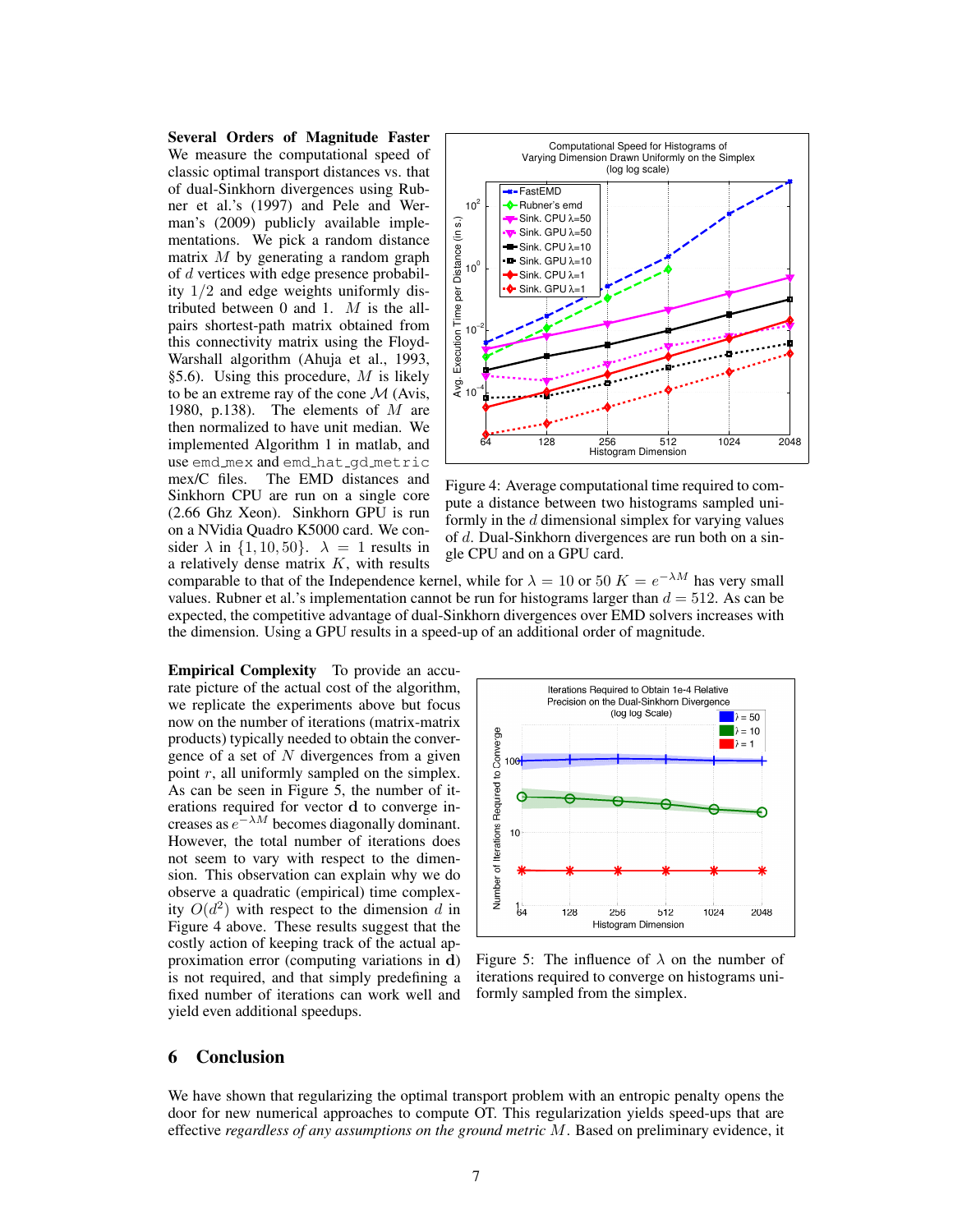seems that dual-Sinkhorn divergences do not perform worse than the EMD, and may in fact perform better in applications. Dual-Sinkhorn divergences are parameterized by a regularization weight  $\lambda$ which should be tuned having both computational and performance objectives in mind, but we have not observed a need to establish a trade-off between both. Indeed, reasonably small values of  $\lambda$  seem to perform better than large ones.

Acknowledgements The author would like to thank: Zaid Harchaoui for suggesting the title of this paper and highlighting the connection between the mutual information of P and its Kullback-Leibler divergence to  $r\bar{c}^T$ ; Lieven Vandenberghe, Philip Knight, Sanjeev Arora, Alexandre d'Aspremont and Shun-Ichi Amari for fruitful discussions; reviewers for anonymous comments.

## 7 Appendix: Proofs

*Proof of Property 1.* The set  $U_1(r, c)$  contains all joint probabilities P for which  $h(P) = h(r) +$  $h(c)$ . In that case (Cover and Thomas, 1991, Theorem 2.6.6) applies and  $U_1(r, c)$  can only be equal to the singleton  $\{rc^T\}$ . If M is negative definite, there exists vectors  $(\varphi_1, \dots, \varphi_d)$  in some Euclidean space  $\mathbb{R}^n$  such that  $m_{ij} = ||\varphi_i - \varphi_j||_2^2$  through (Berg et al., 1984, §3.3.2). We thus have that

$$
r^T M c = \sum_{ij} r_i c_j ||\varphi_i - \varphi_j||^2 = \left(\sum_i r_i ||\varphi_i||^2 + \sum_i c_i ||\varphi_i||^2\right) - 2 \sum_{ij} \langle r_i \varphi_i, c_j \varphi_j \rangle
$$
  
=  $r^T u + c^T u - 2r^T K c$ 

where  $u_i = ||\phi_i||^2$  and  $K_{ij} = \langle \varphi_i, \varphi_j \rangle$ . We used the fact that  $\sum r_i = \sum c_i = 1$  to go from the first to the second equality.  $r^T M c$  is thus a n.d. kernel because it is the sum of two n.d. kernels: the first term  $(r^T u + c^T u)$  is the sum of the same function evaluated separately on r and c, and thus a negative definite kernel (Berg et al., 1984, §3.2.10); the latter term  $-2r^T K u$  is negative definite as minus a positive definite kernel (Berg et al., 1984, Definition §3.1.1).

*Remark.* The proof above suggests a faster way to compute the Independence kernel. Given a matrix M, one can indeed pre-compute the vector of norms u as well as a Cholesky factor  $L$  of  $K$  above to preprocess a dataset of histograms by premultiplying each observations  $r_i$  by  $L$  and only store  $Lr_i$  as well as precomputing its diagonal term  $r_i^T u$ . Note that the independence kernel is positive definite on histograms with the same 1-norm, but is no longer positive definite for arbitrary vectors.

*Proof of Lemma 1.* Let T be the a probability distribution on  $\{1, \dots, d\}^3$  whose coefficients are defined as

$$
t_{ijk} := \frac{p_{ij}q_{jk}}{y_j},\tag{3}
$$

for all indices j such that  $y_j > 0$ . For indices j such that  $y_j = 0$ , all values  $t_{ijk}$  are set to 0.

Let  $S := [\sum_j t_{ijk}]_{ik}$ . S is a transport matrix between x and z. Indeed,

$$
\sum_{i} \sum_{j} s_{ijk} = \sum_{j} \sum_{i} \frac{p_{ij} q_{jk}}{y_j} = \sum_{j} \frac{q_{jk}}{y_j} \sum_{i} p_{ij} = \sum_{j} \frac{q_{jk}}{y_j} y_j = \sum_{j} q_{jk} = z_k \text{ (column sums)}
$$
  

$$
\sum_{k} \sum_{j} s_{ijk} = \sum_{j} \sum_{k} \frac{p_{ij} q_{jk}}{y_j} = \sum_{j} \frac{p_{ij}}{y_j} \sum_{k} q_{jk} = \sum_{j} \frac{p_{ij}}{y_j} y_j = \sum_{j} p_{ij} = x_i \text{ (row sums)}
$$

We now prove that  $h(S) \geq h(x) + h(z) - \alpha$ . Let  $(X, Y, Z)$  be three random variables jointly distributed as  $T$ . Since by definition of  $T$  in Equation (3)

$$
p(X, Y, Z) = p(X, Y)p(Y, Z)/p(Y) = p(X)p(Y|X)p(Z|Y),
$$

the triplet  $(X, Y, Z)$  is a Markov chain  $X \to Y \to Z$  (Cover and Thomas, 1991, Equation 2.118) and thus, by virtue of the data processing inequality (Cover and Thomas, 1991, Theorem 2.8.1), the following inequality between mutual informations applies:

$$
I(X;Y) \ge I(X;Z),
$$
 namely  $h(X,Z) - h(X) - h(Z) \ge h(X,Y) - h(X) - h(Y) \ge -\alpha$ .